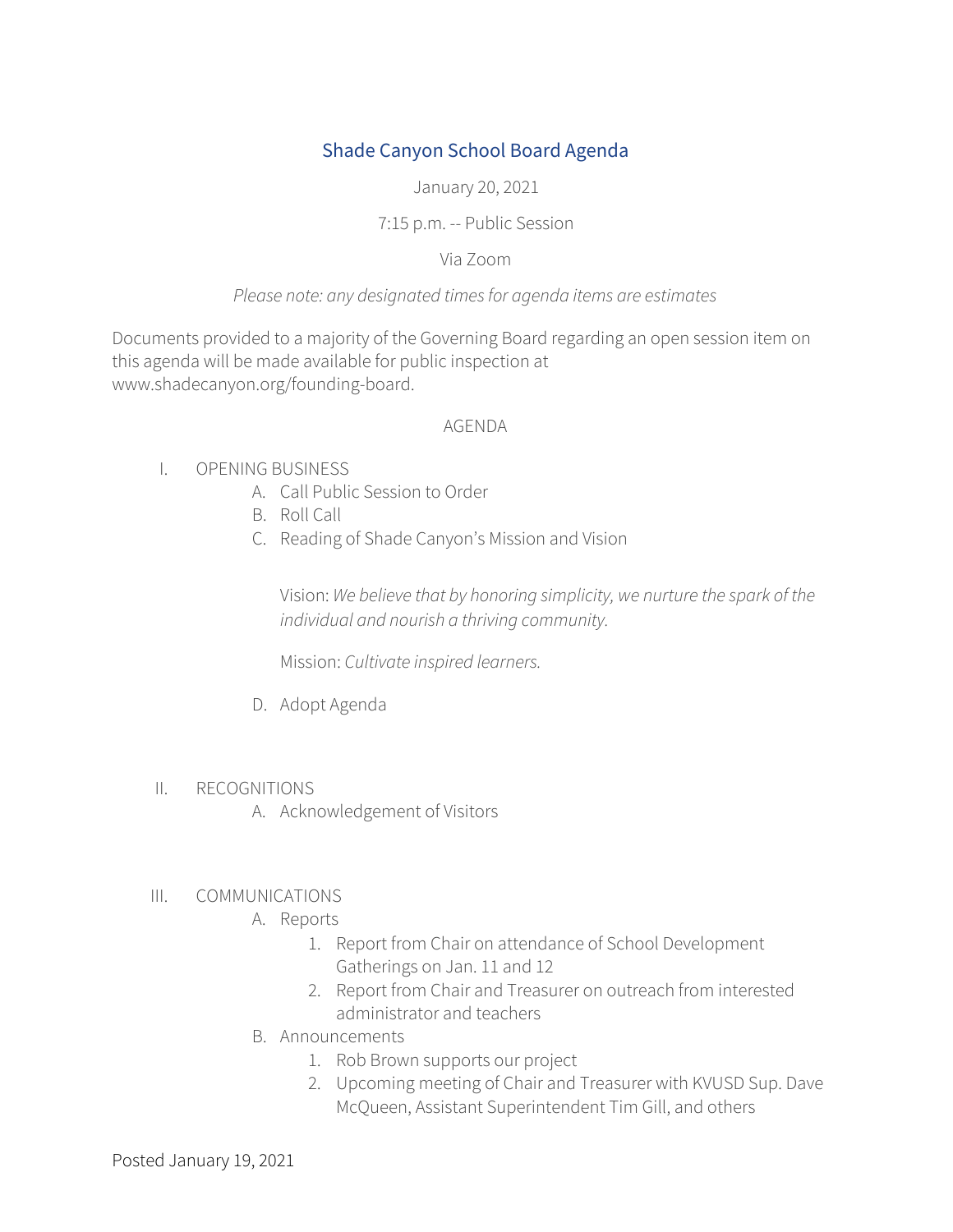### IV. PUBLIC COMMENT PERIOD

Public comment on any item of interest to the public that is within the Board's jurisdiction will be heard. The Board may limit comments to no more than \_\_\_ minutes pursuant to Board policy. Public comment will also be allowed on each specific agenda item prior to Board action thereon.

#### V. CONSENT CALENDAR

- A. The Governing Board is requested to approve the following:
	- 1. EXPENSES OF INCORPORATION

WHEREAS, the Directors determine it to be in the best interests of the Corporation to provide for the payment of the expenses of incorporation and organization of the Corporation:

NOW THEREFORE, RESOLVED, that the President or Chairman of the Corporation be, and he hereby is, authorized and directed to pay the expenses of the incorporation and organization of the Corporation.

#### 2. AUTHORIZATION TO FILE APPLICATIONS FOR TAX EXEMPTIONS

WHEREAS, the Directors desire to authorize the filing of applications for tax exemptions,

NOW THEREFORE, RESOLVED, that the President or Chairman be, and he hereby is, authorized to take all necessary steps and to execute all necessary instruments to apply for federal and California tax exemptions as a charitable nonprofit organization.

#### 3. AUTHORIZATION TO ENTER INTO CONTRACTS

WHEREAS, the Directors desire to enable the President or Chairman to enter into contracts related to the establishment of charter schools and all vendor contracts necessary to implement the educational programs contained in the charter petitions.

NOW THEREFORE, RESOLVED, that the President or Chairman of the Corporation be, and he hereby is, authorized to enter into the agreements relating to the establishment of charter schools, including but not limited to educational program contracts and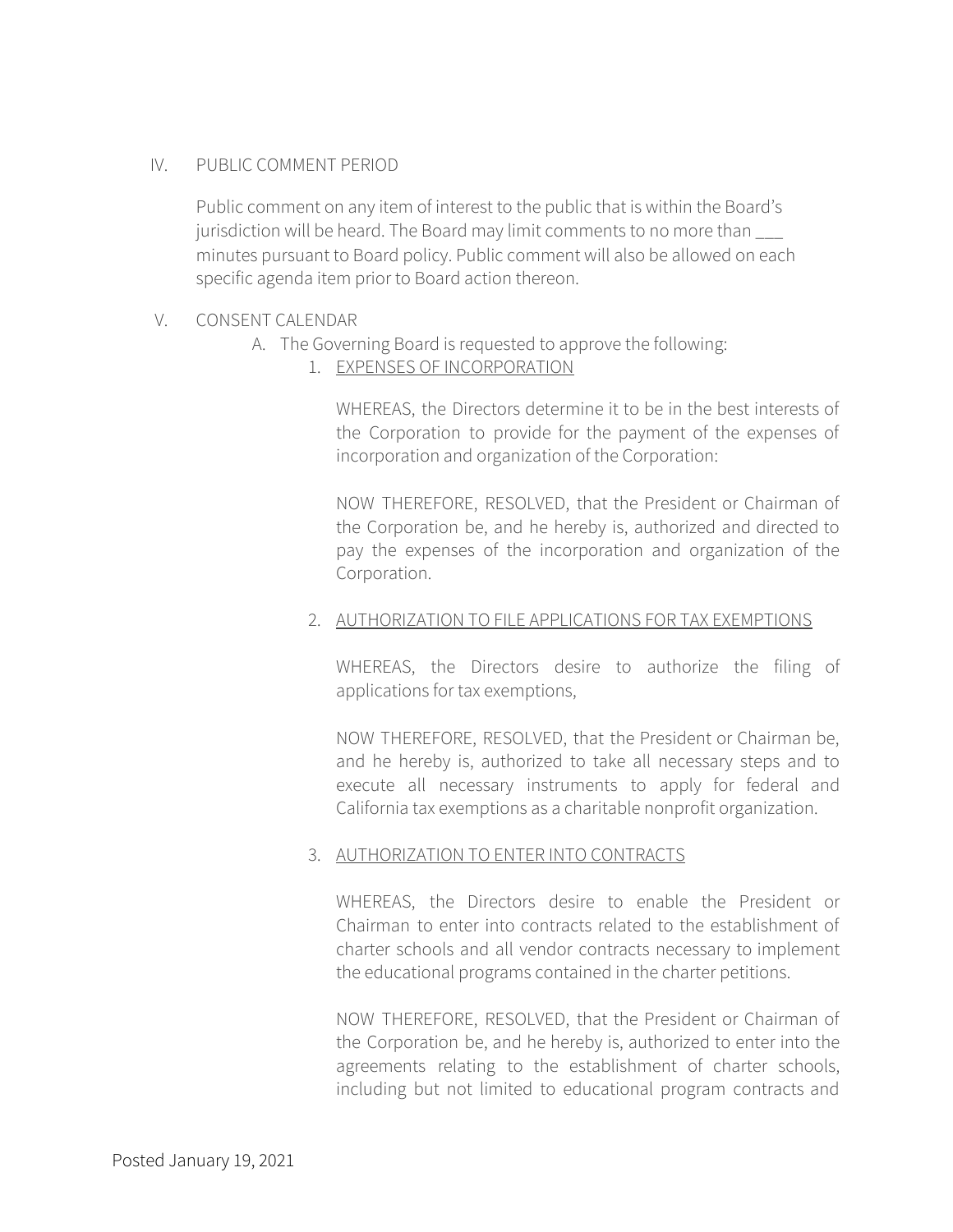business services contracts for the benefit of the Corporation.

### 4. ACCOUNTING METHOD

WHEREAS, the Directors desire to adopt the cash method of accounting:

NOW, THEREFORE, RESOLVED, that the Corporation shall utilize the cash method of accounting for all tax reporting requirements, unless otherwise required by law.

### 5. AUTHORIZATION TO HIRE EMPLOYEES

WHEREAS, the undersigned desire to hire employees to operate charter schools that are granted to Shade Canyon School.

NOW, THEREFORE, RESOLVED that the President or Chairman be, and he hereby is, authorized and directed to hire employees or to delegate the authority to hire employees.

B. Approve minutes of the first board meeting held on December 8, 2020.

### VI. OLD BUSINESS

### VII. NEW BUSINESS

- A. ACTION ITEM: Discussion and possible approval of allotted time for public comment during board meetings.
- B. ACTION ITEM: Discussion, nomination, and vote on adding Gina Lyle-Griffin as a Shade Canyon board member (Gina has been involved in the Early Childhood Education and Child Development field for 30+ years. She currently works for Lake County Public Health, sits on the LC Child Care Planning Council, and has connections with the LC Office of Education)
- C. ACTION ITEM: Discussion and possible approval of new target grades to open school with: TK-1, TK-2, or TK-3? (Review budget projections from DMS, as long as they arrive before the meeting)
- D. DISCUSSION ITEM: Vetting/interviewing/hiring process for interested potential employees who could also be potential founding team members for the petition